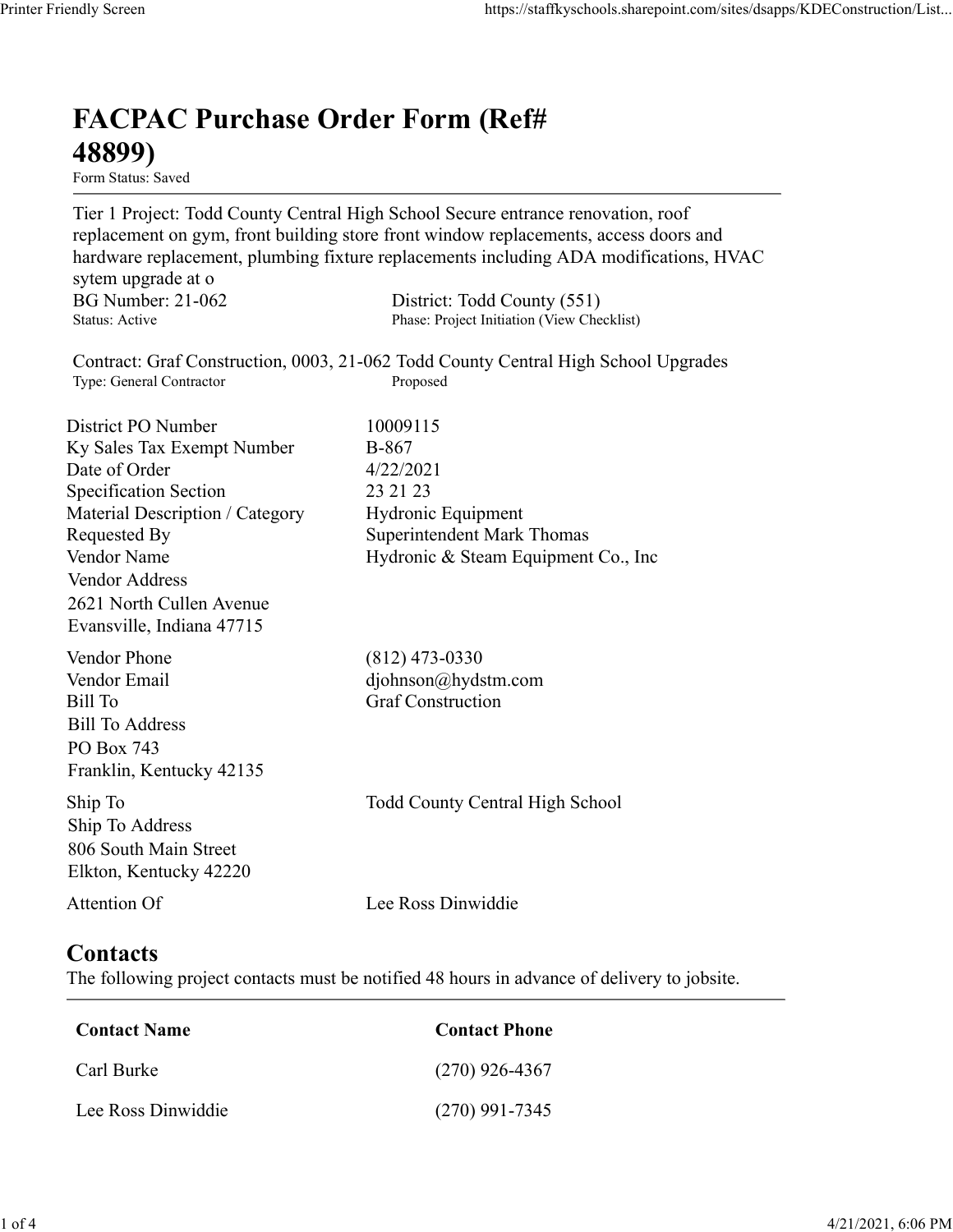## **Materials**

| endly Screen                                                                                                                                                                                                               |                              |              | https://staffkyschools.sharepoint.com/sites/dsapps/KDEConstruction/List |              |
|----------------------------------------------------------------------------------------------------------------------------------------------------------------------------------------------------------------------------|------------------------------|--------------|-------------------------------------------------------------------------|--------------|
|                                                                                                                                                                                                                            |                              |              |                                                                         |              |
| <b>Materials</b><br>Furnish the necessary materials to complete the following bid package(s) / specification<br>section(s) in its entirety. All materials shall be in accordance with the requirements of the<br>Contract. |                              |              |                                                                         |              |
| <b>Item Description</b>                                                                                                                                                                                                    | <b>Item</b><br><b>Number</b> | Quantity     | <b>Unit Price</b>                                                       | <b>Total</b> |
| Hydronic Equipment                                                                                                                                                                                                         | $\mathbf{1}$                 | $\mathbf{1}$ | \$44,550.00                                                             | \$44,550.00  |
|                                                                                                                                                                                                                            |                              |              | Purchase Order Total:                                                   | \$44,550.00  |
| <b>Authorization</b>                                                                                                                                                                                                       |                              |              |                                                                         |              |
| <b>Owner Authorization Date</b><br>Vendor Authorization Date                                                                                                                                                               | 4/22/2021<br>4/22/2021       |              |                                                                         |              |
|                                                                                                                                                                                                                            |                              |              |                                                                         |              |